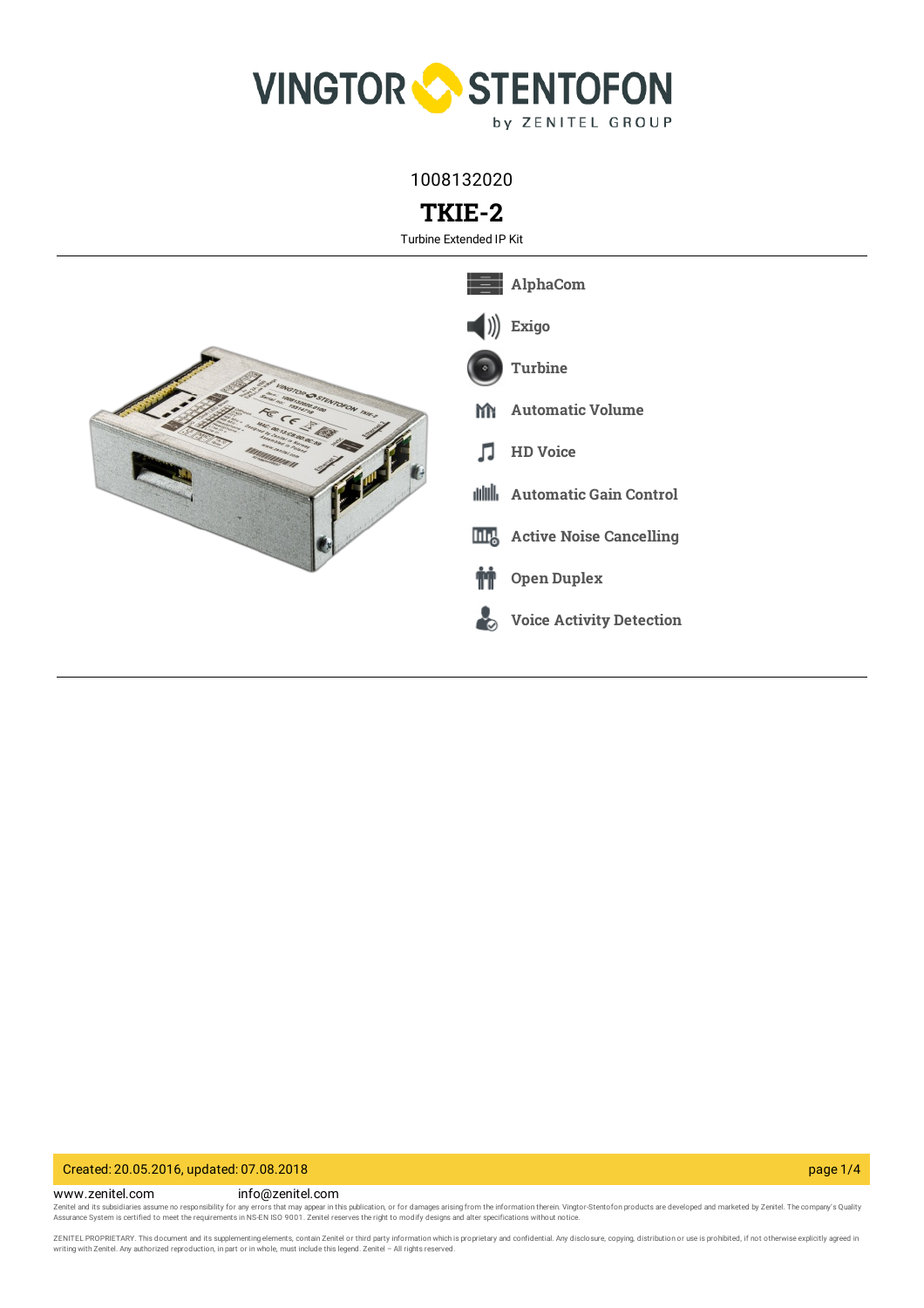### **DESCRIPTION**

The TKIE-2 is the extended version of our Turbine Kit range and our most flexible integration platform. It offers the same high quality audio as the TKIS-2 kit, and adds to the feature list with an extra RJ45 port for dual Ethernet connectivity, dual relays, and a header for easy connection of audio in and outputs, such as line-level inputs/outputs and audio accessories such as headsets/handsets.

The TKIS/TKIE range can be used as a point of integration for AlphaCom and Exigo systems towards legacy PAGA, radio systems, analogue PABX, etc.

The TKIE-2 offers I/O and signal relays. For high-power switching applications, the TKIE-2 may be complemented with the TA-10 Relay Module which offers 2 DPDT relays suited for high-voltage/high-current loads.

### **FEATURES**

- IP station kit with extended functionality
- Dual RJ45 for Ethernet connectivity (with switch)
- Dual relays (DPDT)
- 6 configurable I/Os (input, output or LED-driving)
- Line-in/Line-out connectivity for connection to audio devices
- Header for connecting audio accessories
- Possibility for connecting high-power relay module (TA-10)
- High quality Turbine™ class output with 10W amplifier
- Full open duplex and digital noise reduction
- Metal enclosure suitable for DIN-rail mounting

See also: additional documentation on [wiki.zenitel.com](https://wiki.zenitel.com/wiki/TKIE-2)

### Created: 20.05.2016, updated: 07.08.2018 page 2/4

## www.zenitel.com info@zenitel.com Zenitel and its subsidiaries assume no responsibility for any errors that may appear in this publication, or for damages arising from the information therein. Vingtor-Stentofon products are developed and marketed by Zenite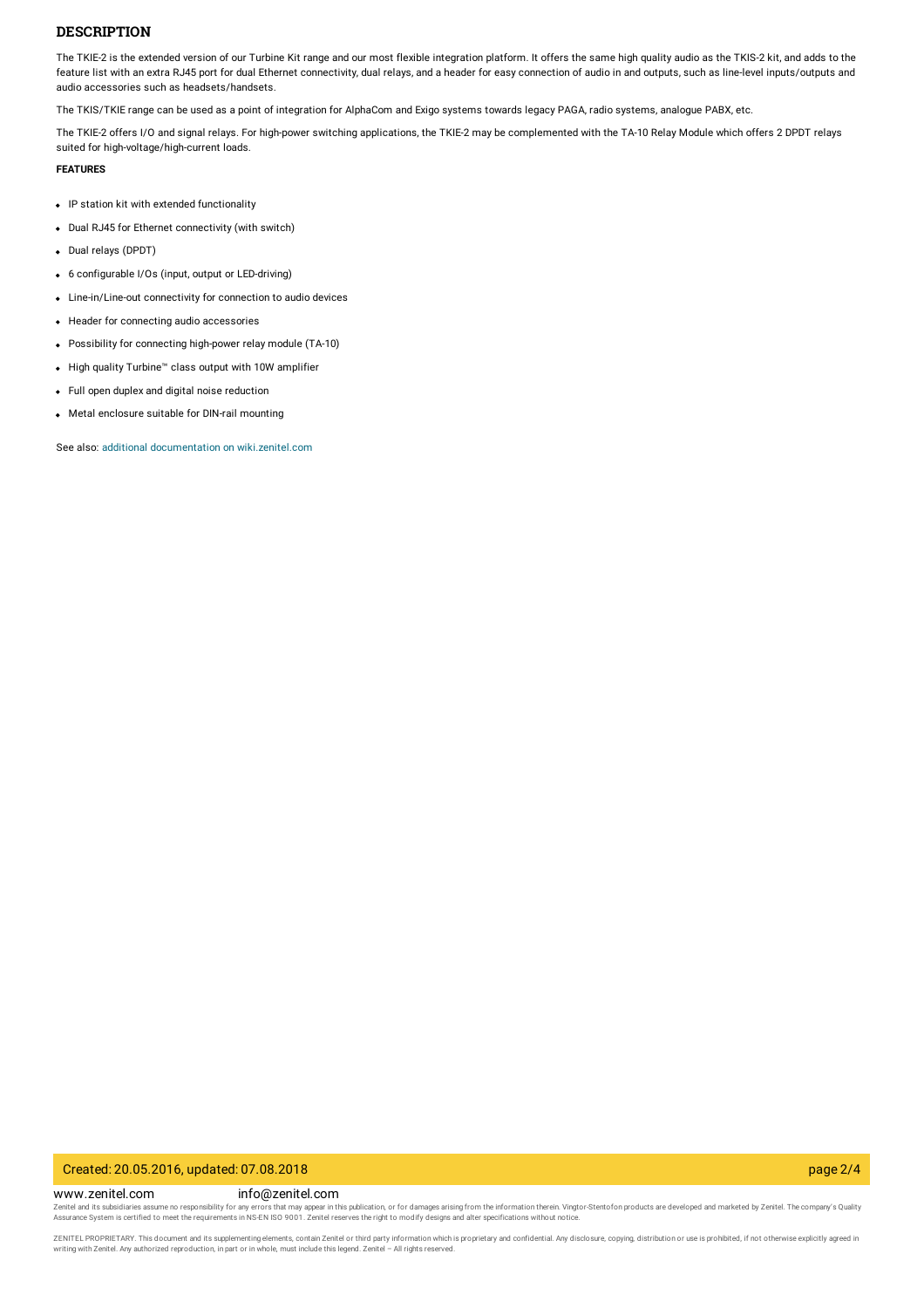### **SPECIFICATIONS**

| <b>AUDIO</b>                                             |                                                                                                                                          |
|----------------------------------------------------------|------------------------------------------------------------------------------------------------------------------------------------------|
| Noise cancelling - suppression of musical noise          | <b>YES</b>                                                                                                                               |
| Noise cancelling - suppression of static noise           | <b>YES</b>                                                                                                                               |
| Noise cancelling - suppression of rapidly changing noise | <b>YES</b>                                                                                                                               |
| Codecs                                                   | G.711, G.722, G.729                                                                                                                      |
| Frequency range, G.722 Codec                             | 200 Hz - 7000 Hz                                                                                                                         |
| Audio technology                                         | Modes: Full open duplex, switched open duplex                                                                                            |
|                                                          | Adaptive jitter filter                                                                                                                   |
|                                                          | Local tone generator                                                                                                                     |
|                                                          | Audio mixing - 3 channels                                                                                                                |
|                                                          | Sound level detection (scream alarm)                                                                                                     |
|                                                          | Automatic gain control (microphone)                                                                                                      |
|                                                          | Automatic volume adjustment                                                                                                              |
|                                                          | 10 W class D                                                                                                                             |
|                                                          | Digital MEMS microphone                                                                                                                  |
|                                                          | Electret microphone                                                                                                                      |
|                                                          | 8 ohm                                                                                                                                    |
|                                                          |                                                                                                                                          |
| <b>HARDWARE</b>                                          |                                                                                                                                          |
| Ethernet connector                                       | 2 x RJ45                                                                                                                                 |
| All other connectors                                     | Tool less, spring loaded, vibration proof terminals                                                                                      |
| General inputs and outputs                               | 6 (configurable)                                                                                                                         |
| Outputs                                                  | 12mA as LED drivers                                                                                                                      |
| Change-over relays (NO+NC+COM)                           | Max: 250VAC/220VDC, 2A, 60W                                                                                                              |
| Power options                                            | PoE and or external power supply                                                                                                         |
| PoE (power over Ethernet)                                | IEEE 802.3af standard, Class 0 (0.44W to 12.95 W)                                                                                        |
| External power supply                                    | 24 VDC (16 - 48 V)                                                                                                                       |
| Power consumption                                        | Idle 1.8W, max 12W (depending on volume)                                                                                                 |
| Audio line out / induction loop signal                   | 600 ohm                                                                                                                                  |
| <b>NETWORKING AND PROTOCOLS</b>                          |                                                                                                                                          |
| Protocols                                                | IPv4 (with DiffServ), SIP, TCP, UDP, HTTPS, TFTP, RTP, DHCP, SNMP, Vingtor-Stentofon CCoIP®, NTP                                         |
| LAN protocols                                            | Power over Ethernet (IEEE 802.3 a-f) Network Access Control (IEEE 802.1x)                                                                |
| Management and operation                                 | HTTP/HTTPS (Web configuration) DHCP and static IP + Vingtor-Stentofon Pulse™ Remote automatic software<br>upgrade Centralized monitoring |
| Advanced supervision functions                           | E.g. network test, tone test, status reports                                                                                             |
| SIP support                                              | RFC 3261 (SIP base standard)                                                                                                             |
|                                                          | RFC 3515 (SIP refer)                                                                                                                     |
|                                                          | RFC 2976 (SIP info)                                                                                                                      |
| DTMF support                                             | RFC 2833, 2976 (SIP info)                                                                                                                |
| <b>ENVIRONMENT AND COMPLIANCES</b>                       |                                                                                                                                          |
| Operating temperature range                              | -40° to 70° C / -40° to 158 ° F                                                                                                          |
| Storage temperature range                                | -40° to 70° C / -40° to 158 ° F                                                                                                          |
| Relative humidity                                        | < 95% not condensing                                                                                                                     |
| EMC                                                      | CE and FCC Part 15                                                                                                                       |
| <b>OTHER SPECIFICATIONS</b>                              |                                                                                                                                          |
| IP address information                                   | Speaks IP address after system boot (requires connected loudspeaker)                                                                     |
| Dimensions (HxWxD)                                       | 74 x 106 x 30 mm / 2.9" x 4.2" x 1.2"                                                                                                    |
| Weight                                                   | 0.1 kg / 0.2 lbs                                                                                                                         |
| Encapsulation material                                   | Steel                                                                                                                                    |

# Created: 20.05.2016, updated: 07.08.2018 page 3/4

www.zenitel.com info@zenitel.com

Zenitel and its subsidiaries assume no responsibility for any errors that may appear in this publication, or for damages arising from the information therein. Vingtor-Stentofon products are developed and marketed by Zenite